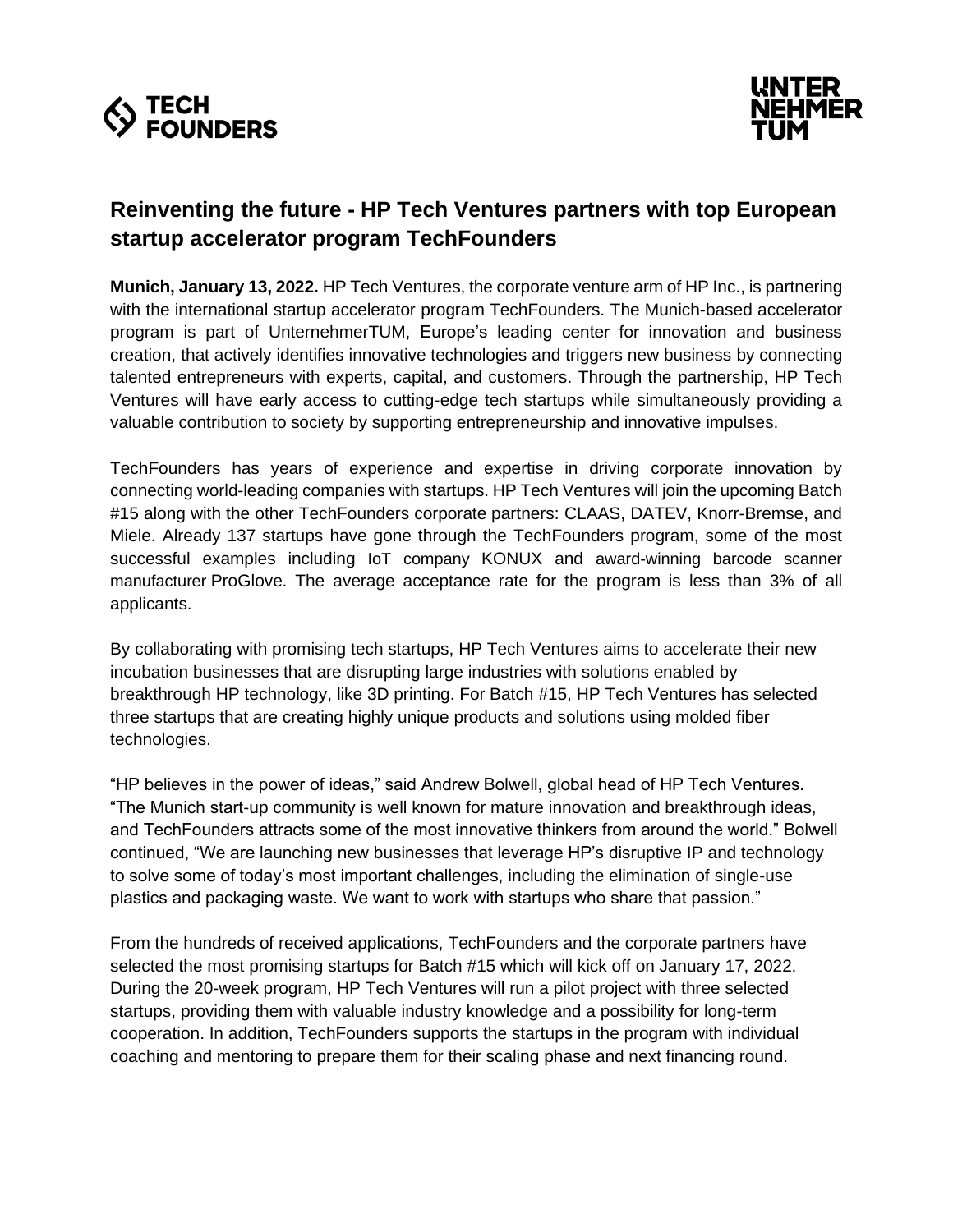"We are excited about our new partnership with HP Tech Ventures and are looking forward to adding value to their venture activities as a trusted partner by setting up successful startup collaborations," said Sylvia Stojilkovic, Managing Partner at TechFounders.

The selected startups HP Tech Ventures will collaborate with in Batch #15 are:

### **Simplifyber**

Simplifyber is changing the way clothing is created. Through their cellulose-based material and ground-breaking molding processes, the startup is transforming the world's \$1.5 trillion apparel industry and centuries-old factory system into sustainable, additive manufacturing.

### **growPack**

growPack develops biomaterials that connect plants and people by using circular and regenerative technologies around lignin and cellulose. Their biomaterial is similar to cardboard, but with greater functionality. The material is suitable for microwave, oven, freezer and resistant up to 36 hours in contact with liquids.

### **Plannalto**

Plannalto has developed molded pulp packaging which is 100% recyclable and biodegradable. The amount of paper Plannalto recycles is the equivalent of preserving more than 1.5 million trees per year. The relatively low costs of manufacturing packaging from recyclable raw materials directly reflect the reduction in costs incurred by the customer due to reduced eco-tax rates.

#### **HP Tech Ventures**

As HP's corporate venture arm, HP Tech Ventures is helping to foster an ecosystem of innovation and reinvention that will define tomorrow's world and experiences, through strategic partnerships and investments in disruptive technology areas. HP Tech Ventures offers more than 80 years of experience in innovation and technology, backed by more than 18,000 global patents, to entrepreneurs around the globe. As part of a Fortune 100 company with world-class technology, one of the world's largest channel and distribution partner networks, and a vast global manufacturing and supply chain, we are uniquely positioned to help our portfolio companies gain a foothold and scale quickly.

**[Website](https://hptechventures.com/)** 

## **UnternehmerTUM – Europe's leading center for innovation and business creation**

UnternehmerTUM is a unique platform for the development of innovations. UnternehmerTUM actively identifies innovative technologies and initiates new business through the systematic networking of talents, technologies, capital, and customers. UnternehmerTUM offers founders and startups a complete service from the initial idea to IPO. A team of over 300 experienced entrepreneurs, including scientists and investors, supports startups with business creation, market-entry, and financing – also with venture capital. For established companies, a team of experienced consultants offers access to the UnternehmerTUM ecosystem. UnternehmerTUM has many years of expertise in the development of innovation strategies and the implementation